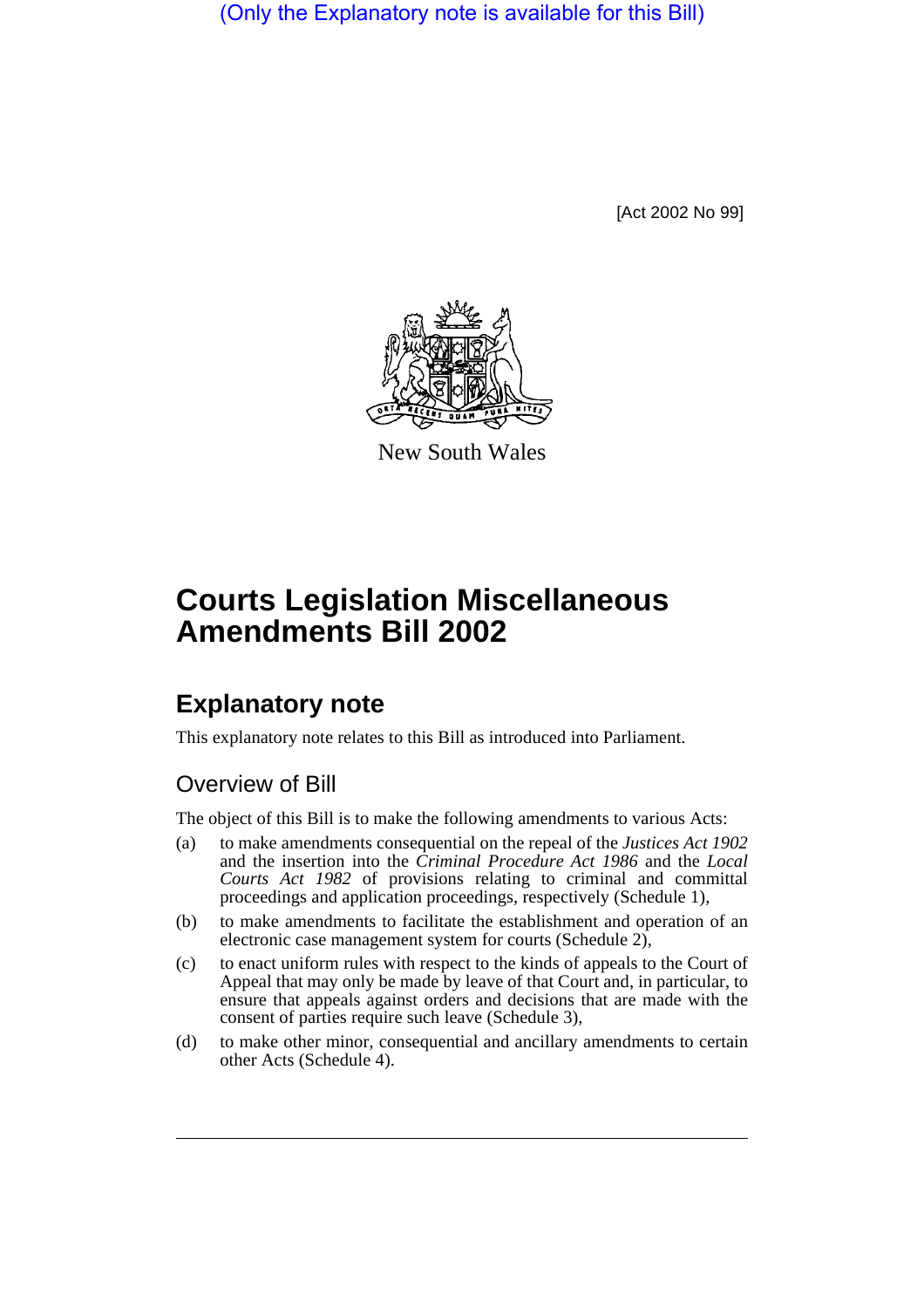Explanatory note

## Outline of provisions

**Clause 1** sets out the name (also called the short title) of the proposed Act.

**Clause 2** provides for the commencement of the proposed Act on a day or days to be appointed by proclamation, except as provided by the proposed Act.

**Clause 3** is a formal provision giving effect to the amendments to the Acts contained in Schedules 1–4.

#### **Schedule 1 Amendments relating to criminal procedure changes**

**Schedule 1.1** amends the *Crimes Act 1900* to enable employees of the Attorney General's Department, authorised by the Attorney General, to act as authorised justices under Part 15A of the *Crimes Act 1900* which enables the making of apprehended violence orders.

**Schedule 1.2 [1] and [5]** amend the *Criminal Procedure Act 1986* to require court attendance notices commencing committal proceedings before a Magistrate or summary proceedings in a Local Court to briefly state the particulars of the alleged offence.

**Schedule 1.2 [2]** omits the requirements for each court attendance notice to relate only to one offence.

**Schedule 1.2** [3] makes it clear that a deposition made, under a provision of the *Criminal Procedure Act 1986*, by a person who was dangerously ill so that the person's evidence is not lost is an exception to the rule that a written statement made by a person who is dead is not admissible in committal proceedings.

**Schedule 1.2 [4]** removes the requirement under the *Criminal Procedure Act 1986* that a transcript of a record of a statement made by an accused person must be certified in a manner prescribed by rules of court before it can be given in evidence at the trial of the person.

**Schedule 1.2 [7]** inserts into the *Criminal Procedure Act 1986* a provision enabling regulations to be made prescribing proceedings in which a brief of evidence will not be required to be served by a prosecutor on an accused person in summary proceedings. **Schedule 1.2 [6]** makes a consequential amendment.

**Schedule 1.2 [8]–[10]** correct references to the revocation of warrants.

**Schedule 1.2 [11]–[15]** amend an evidentiary provision relating to warrants so as to provide for the evidentiary effect of a warrant signed by an authorised officer and to give to a copy of a warrant produced by an electronic process the same effect as a facsimile copy.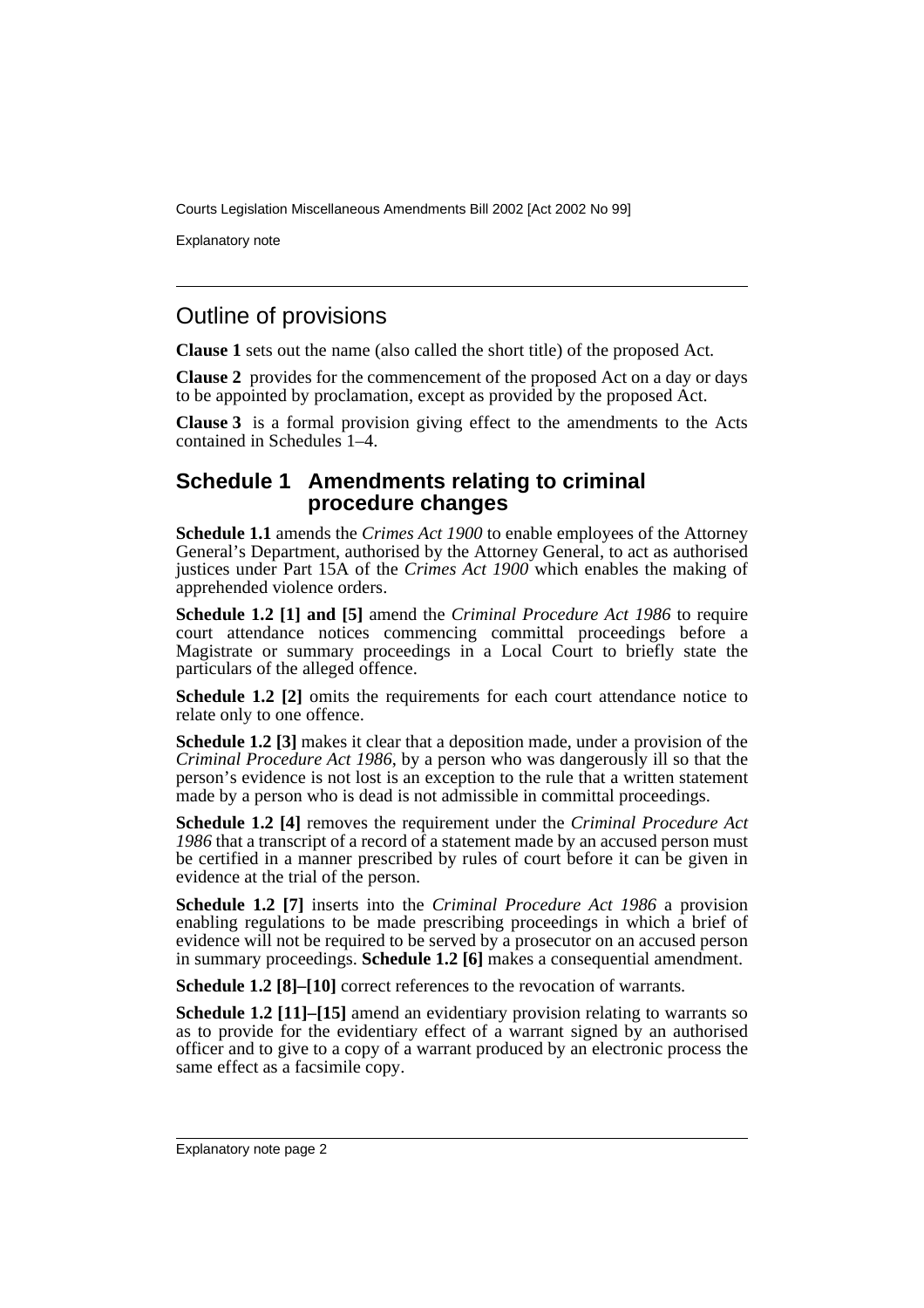Explanatory note

**Schedule 1.3** amends the *Gaming Machines Act 2001* to update a reference to laying an information for an offence.

**Schedule 1.4** reinstates provisions of the *Liquor Act 1982* repealed by the *Justices Legislation Repeal and Amendment Act 2001* relating to adjournments and amendment of documents in proceedings before the Licensing Court.

**Schedule 1.5 [1]** inserts into the *Local Courts Act 1982* a power to make regulations for or with respect to fees payable in respect of criminal or application proceedings in a Local Court or committal proceedings.

**Schedule 1.5 [2]** makes it clear that the general rule-making power under the *Local Courts Act 1982* extends to committal proceedings conducted by Magistrates.

**Schedule 1.5 [3]** enables rules to be made under the *Local Courts Act 1982* for or with respect to any matter for which a rule-making power is conferred by or under any other Act or law in relation to the practice or procedure of an Act or law conferring jurisdiction or functions on a Local Court or a Magistrate in committal proceedings.

**Schedule 1.5 [4]** re-enacts a provision that makes practice notes issued for Local Courts subject to disallowance and publication provisions applying to regulations.

**Schedule 1.5 [5]** continues in force regulations made under the *Justices Act 1902* prescribing fees for criminal and committal proceedings, pending the making of regulations under provisions inserted by the proposed Act.

**Schedule 1.6** amends the *Local Courts (Civil Claims) Act 1970* as a consequence of the amendment made by Schedule 1.5 [4].

**Schedule 1.7** modifies procedures for applications for noise abatement orders under the *Protection of the Environment Operations Act 1997* to reflect procedures and terminology consequent on the insertion of Part 6 into the *Local Courts Act 1982* which provides for application proceedings in Local Courts.

#### **Schedule 2 Amendments relating to electronic case management for courts**

#### **Electronic Transactions Act 2000 No 8**

**Schedule 2.1** inserts a new Part 2A into the Act to facilitate the use of electronic transactions in the context of courts administration. The new Part contains the following provisions:

**Proposed section 14A** defines certain words and expressions for the purposes of the proposed Part, including *ECM system* (meaning an electronic case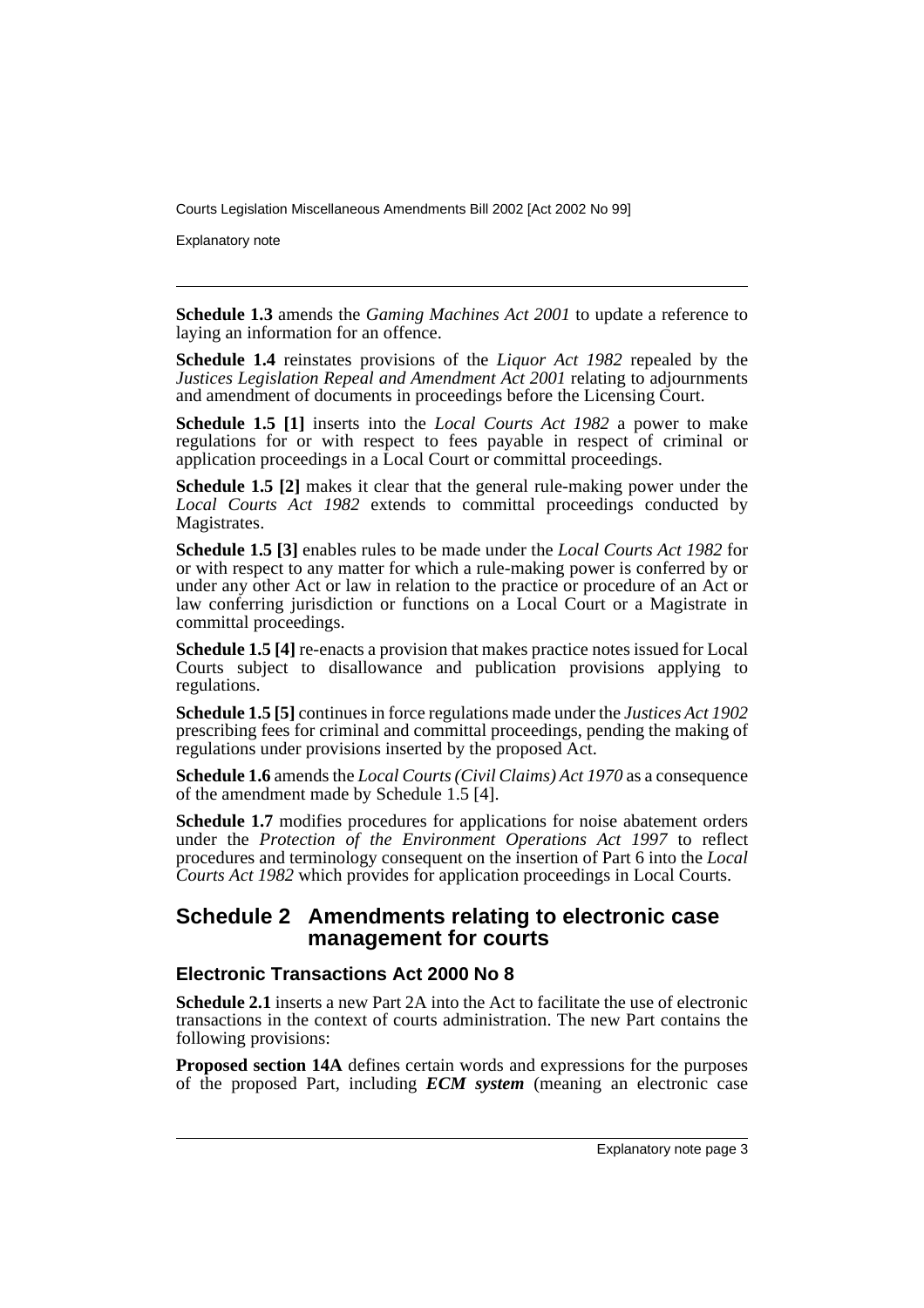Explanatory note

management system established under proposed section 14B) and *ECM court* (meaning a court in respect of which the use of an ECM system is authorised under proposed section 14C).

**Proposed section 14B** enables the Attorney General to establish an electronic case management system for use in connection with court proceedings.

**Proposed section 14C** enables the Attorney General to authorise the use of an ECM system by specified courts.

**Proposed section 14D** provides that any statutory requirement for documents filed in or issued by an ECM court to be in writing is satisfied by a document filed by means of the ECM system.

**Proposed section 14E** provides that any statutory requirement for documents filed in or issued by an ECM court to be signed or sealed is satisfied (in the case of documents filed or issued by means of the ECM system) if the document is authenticated by a facsimile of the relevant signature or seal or in some other manner allowed by rules of court.

**Proposed section 14F** provides that any statutory requirement for original or certified documents to be filed in an ECM court is satisfied (in the case of documents filed or issued by means of the ECM system) by the filing of a copy of the relevant document.

**Proposed section 14G** provides that any statutory requirement for multiple copies of documents to be filed or served does not apply to documents filed with an ECM court by means of the ECM system or to documents that, having been filed in an ECM court, are served electronically.

**Proposed section 14H** provides that documents created by means of the ECM system, whether by an ECM court or by a party to proceedings in an ECM court, are taken to have been issued by the court, or filed by the party, as the case requires.

**Proposed section 14I** enables the rules of an ECM court to authorise certain kinds of hearing to be conducted by electronic communication sent by means of the ECM system.

**Proposed section 14J** provides that misdirected initiating process (that is, process that is filed with an ECM court that does not have jurisdiction to hear the matter concerned) is to be remitted to a court that has the appropriate jurisdiction and deems that it is taken to have been lodged in the appropriate court as from the time it was originally filed.

**Proposed section 14K** provides that transactions effected by means of the ECM system are taken to have been effected in Sydney (and consequently to have been effected according to Sydney time).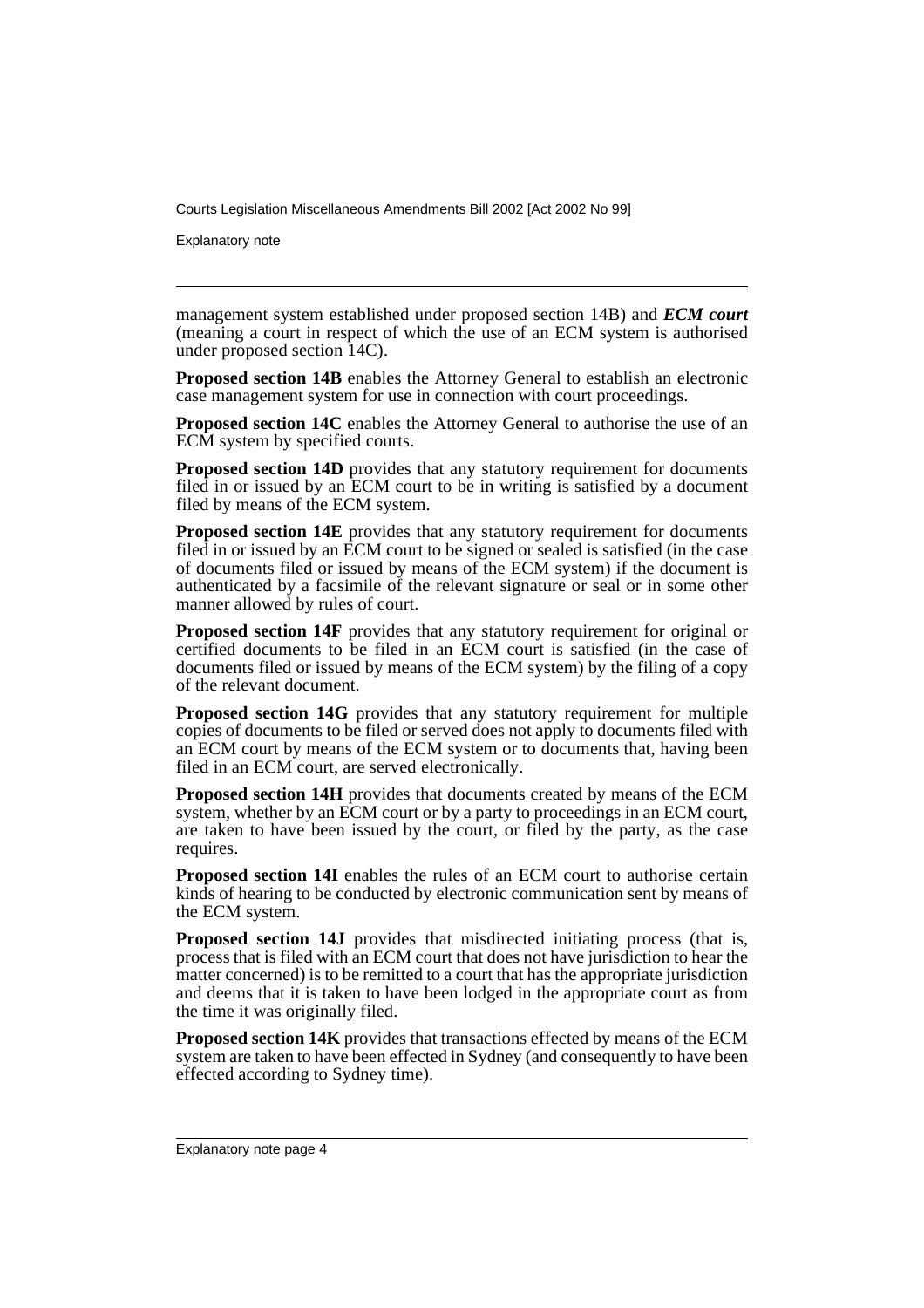Explanatory note

**Proposed section 14L** protects the Crown from actions for defamation and breach of confidence in relation to matter disclosed as a consequence of the use of the ECM system.

**Proposed section 14M** provides that documents that have been filed in, or issued by, an ECM court and that are subsequently served electronically are taken (if served after 5.00pm) to have been served on the following day and (if served on a Saturday, Sunday or public holiday) to have been served on the next day that is not a Saturday, Sunday or public holiday.

**Proposed section 14N** enables the rules of an ECM court (or regulations, in the case of a court whose practice and procedure are governed by regulations) to make provision with respect to the operation, use and control of the system in relation to that court and proceedings before that court.

**Proposed section 14O** enables the regulations under the *Electronic Transactions Act 2000* to contain savings and transitional provisions consequent on the granting or withdrawal of an authorisation under proposed section 14C with respect to the use of the ECM system in relation to a court.

**Proposed section 14P** applies the proposed Part to proceedings before an ECM court that have been remitted to that court by a non-ECM court.

**Proposed section 14Q** provides that proceedings with respect to the assessment of costs under the *Legal Profession Act 1987* are taken to be proceedings before the Supreme Court for the purposes of the proposed Part.

**Proposed section 14R** excludes Part 2 from matters relating to the practice or procedure of a court, so continuing an exclusion that currently exists under the regulations under the *Electronic Transactions Act 2000*.

#### **Coroners Act 1980 No 27**

**Schedule 2.2** amends section 58 of the *Coroners Act 1980* so as to enable the regulations under that Act to make provision with respect to the use of an electronic case management system whose use, in respect of inquests and inquiries, is authorised under proposed section 14C of the *Electronic Transactions Act 2000*.

#### **Schedule 3 Amendments relating to appeals to the Court of Appeal**

**Schedule 3** amends the following Acts so as to enact uniform rules with respect to the kinds of appeals to the Court of Appeal that may only be made by leave of that Court and, in particular, to ensure that appeals against orders and decisions that are made with the consent of parties require such leave: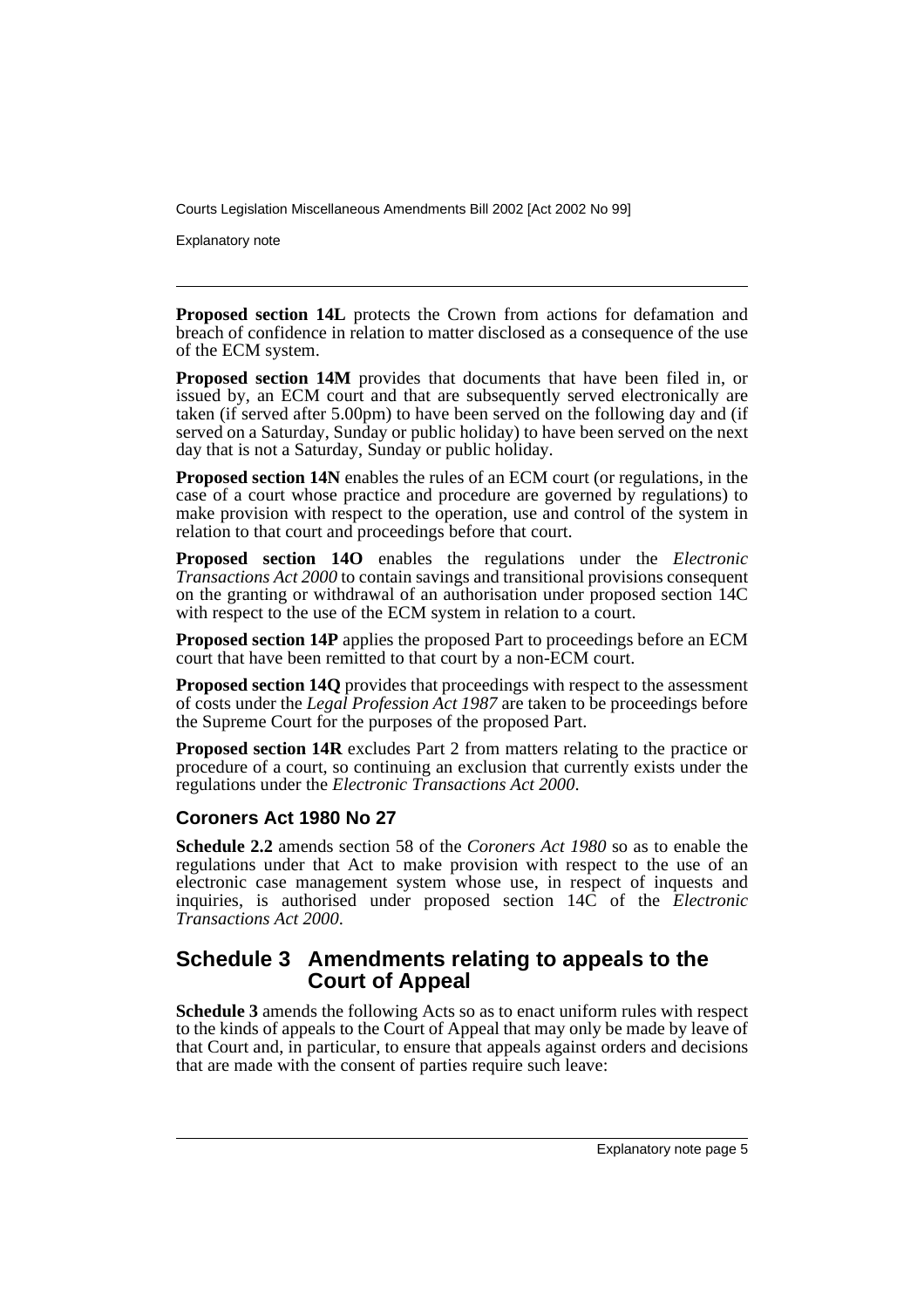Explanatory note

- (a) *Administrative Decisions Tribunal Act 1997*,
- (b) *Compensation Court Act 1984*,
- (c) *District Court Act 1973*,
- (d) *Dust Diseases Tribunal Act 1989*,
- (e) *Land and Environment Court Act 1979*,
- (f) *Local Courts (Civil Claims) Act 1970*,
- (g) *Workplace Injury Management and Workers Compensation Act 1998*.

#### **Schedule 4 Miscellaneous amendments**

**Schedule 4.1** repeals an unintended consequential amendment to the *Coroners Act 1980*, which would have removed the discretion of the Coroner as to whether to hold inquests in certain cases. The amendment commences, or is taken to have commenced, on the date of assent to the proposed Act or on the commencement of the *Community Services Legislation Amendment Act 2002*, whichever is the earlier.

**Schedule 4.2** makes it clear that a certificate under the *Costs in Criminal Cases Act 1967* may be granted where a direction is given by the Director of Public Prosecutions that no further proceedings be taken.

**Schedule 4.3** amends section 80 of the *Interpretation Act 1987* so as to apply that section not only to forms that are prescribed by an Act or statutory rule but also to forms that are approved under an Act or statutory rule, and so as to allow rules of court to provide for forms to be approved even though some other Act or statutory rule requires those forms to be prescribed by the rules.

**Schedule 4.4** amends the *Legal Profession Act 1987* in the following respects:

- (a) so as to ensure that references to the Manager, Costs Assessment, extend to delegates of the Manager (**Schedule 4.4 [1]**),
- (b) so as to enable the Manager, Costs Assessment, to allow further time for the lodgment of an application for the assessment of costs under section 200 (**Schedule 4.4 [2]**),
- (c) so as to restrict the circumstances in which further time may be allowed as referred to in paragraph (b) (**Schedule 4.4 [3]**),
- (d) so as to remove a requirement that the form for an application for the assessment of costs be prescribed by regulation (**Schedule 4.4 [4]**),
- (e) so as to replace the strict requirement for all parties to be given copies of an application for assessment of costs with a requirement for reasonable steps to be taken to ensure that such copies are given (**Schedule 4.4 [5]**),